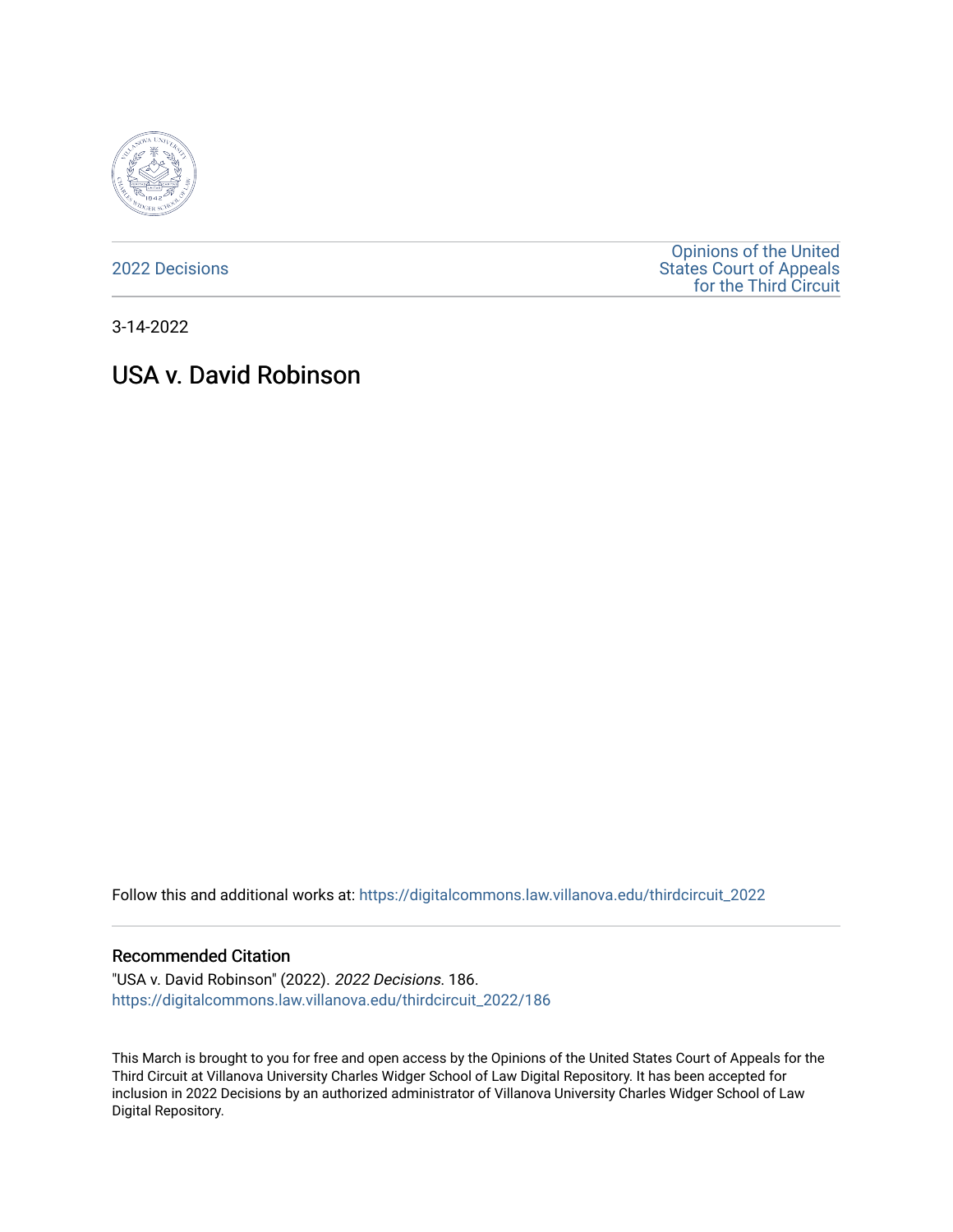## **CLD-096 NOT PRECEDENTIAL**

## UNITED STATES COURT OF APPEALS FOR THE THIRD CIRCUIT

\_\_\_\_\_\_\_\_\_\_\_

No. 21-2459 \_\_\_\_\_\_\_\_\_\_\_

## UNITED STATES OF AMERICA

v.

DAVID ROBINSON, Appellant

On Appeal from the United States District Court for the Eastern District of Pennsylvania (D.C. Criminal Action No. 2:16-cr-00144-001) District Judge: Honorable Juan R. Sanchez

\_\_\_\_\_\_\_\_\_\_\_\_\_\_\_\_\_\_\_\_\_\_\_\_\_\_\_\_\_\_\_\_\_\_\_\_

\_\_\_\_\_\_\_\_\_\_\_\_\_\_\_\_\_\_\_\_\_\_\_\_\_\_\_\_\_\_\_\_\_\_\_\_

Submitted for Possible Summary Action Pursuant to Third Circuit LAR 27.4 and I.O.P. 10.6 March 3, 2022

Before: AMBRO, SHWARTZ and BIBAS, Circuit Judges

(Opinion filed: March 14, 2022) \_\_\_\_\_\_\_\_\_

> OPINION\* \_\_\_\_\_\_\_\_\_

PER CURIAM

<sup>\*</sup> This disposition is not an opinion of the full Court and pursuant to I.O.P. 5.7 does not constitute binding precedent.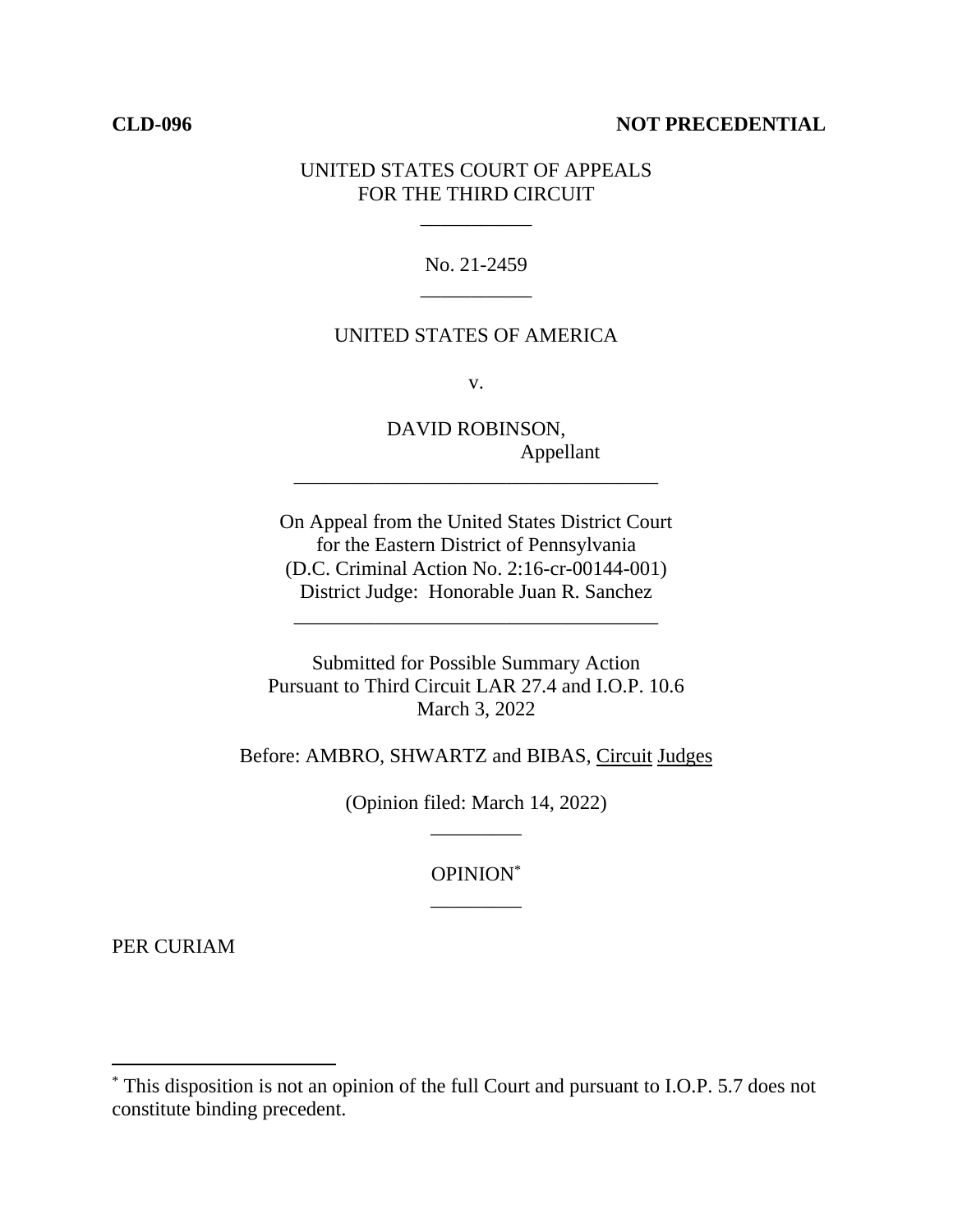Appellant David Robinson, proceeding pro se, appeals the denial of his motion for compassionate release filed pursuant to 18 U.S.C.  $\S$  3582(c)(1)(A). The Government has filed a motion for summary affirmance. For the reasons discussed below, we grant the Government's motion and will summarily affirm the District Court's judgment.<sup>1</sup>

I.

In 2019, Robinson pleaded guilty to two counts of bank robbery in violation of 18 U.S.C. § 2113(a) and was sentenced to 151 months' imprisonment, three years of supervised release, and other penalties. His anticipated release date is in 2026. Robinson appealed the District Court's denial of a motion to suppress evidence, and we affirmed the District Court's judgment. See United States v. Robinson, 821 F. App'x 141, 142 (3d Cir. 2020). He later moved for compassionate release, arguing that due to his age (then 47 years) and underlying health conditions—including obesity, high blood pressure, prediabetes, seizures, and arthritis—he is at a higher risk of serious illness or death from COVID-19. He further asserted that COVID-19-related restrictions within the prison make it difficult for him to receive the activity and treatments needed for his conditions, and that the sentencing factors of 18 U.S.C. § 3553(a) weigh in favor of his release

<sup>&</sup>lt;sup>1</sup> We also grant the Government's request for leave to file its motion for summary action and its motion to be excused from filing a brief.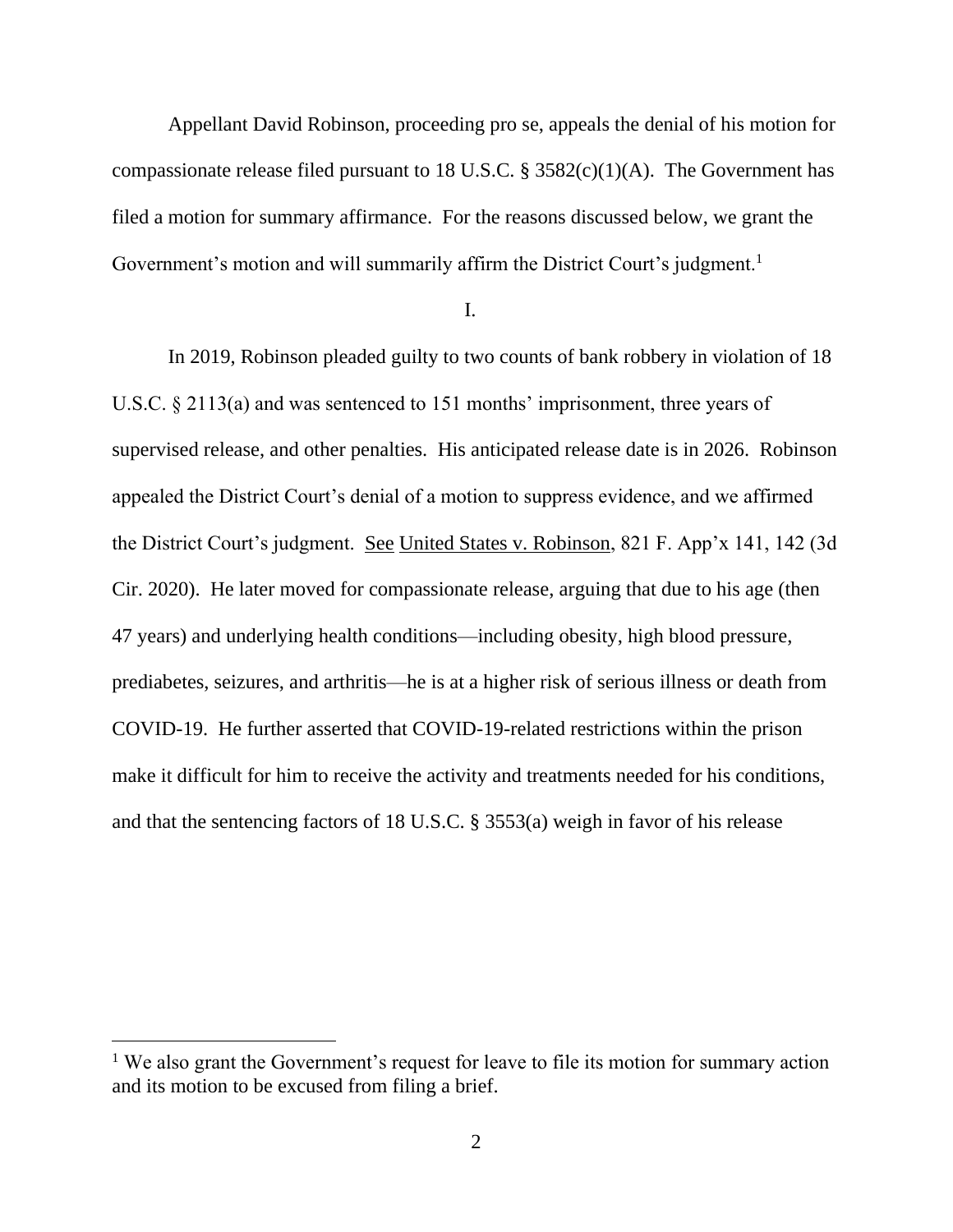because he has served a substantial portion of his sentence, has taken steps towards rehabilitation, and is no longer a danger to the community.

The District Court denied Robinson's motion, reasoning that his conditions are well-controlled, that his refusal of the COVID-19 vaccine undercuts his argument that release is necessary to protect his health, and that the § 3553(a) factors weigh against release in any event. Robinson timely appealed and has filed a pro se brief and document in support of his appeal.<sup>2</sup> The Government has moved for summary affirmance.

### $II$ .

We have jurisdiction under 28 U.S.C. § 1291. We review a district court's decision to deny a motion for compassionate release for abuse of discretion. See United States v. Pawlowski, 967 F.3d 327, 330 (3d Cir. 2020). Thus, "we will not disturb the District Court's decision unless there is a definite and firm conviction that it committed a clear error of judgment in the conclusion it reached upon a weighing of the relevant factors." Id. (quotation marks, alteration, and citation omitted). We may take summary

<sup>&</sup>lt;sup>2</sup> In addition to filing a notice of appeal, Robinson timely moved for reconsideration in the District Court. We stayed this appeal pending disposition of that motion, and Robinson's notice of appeal became effective when the District Court entered its order denying reconsideration. See Fed. R. App. P. 4(b)(3)(B)-(C).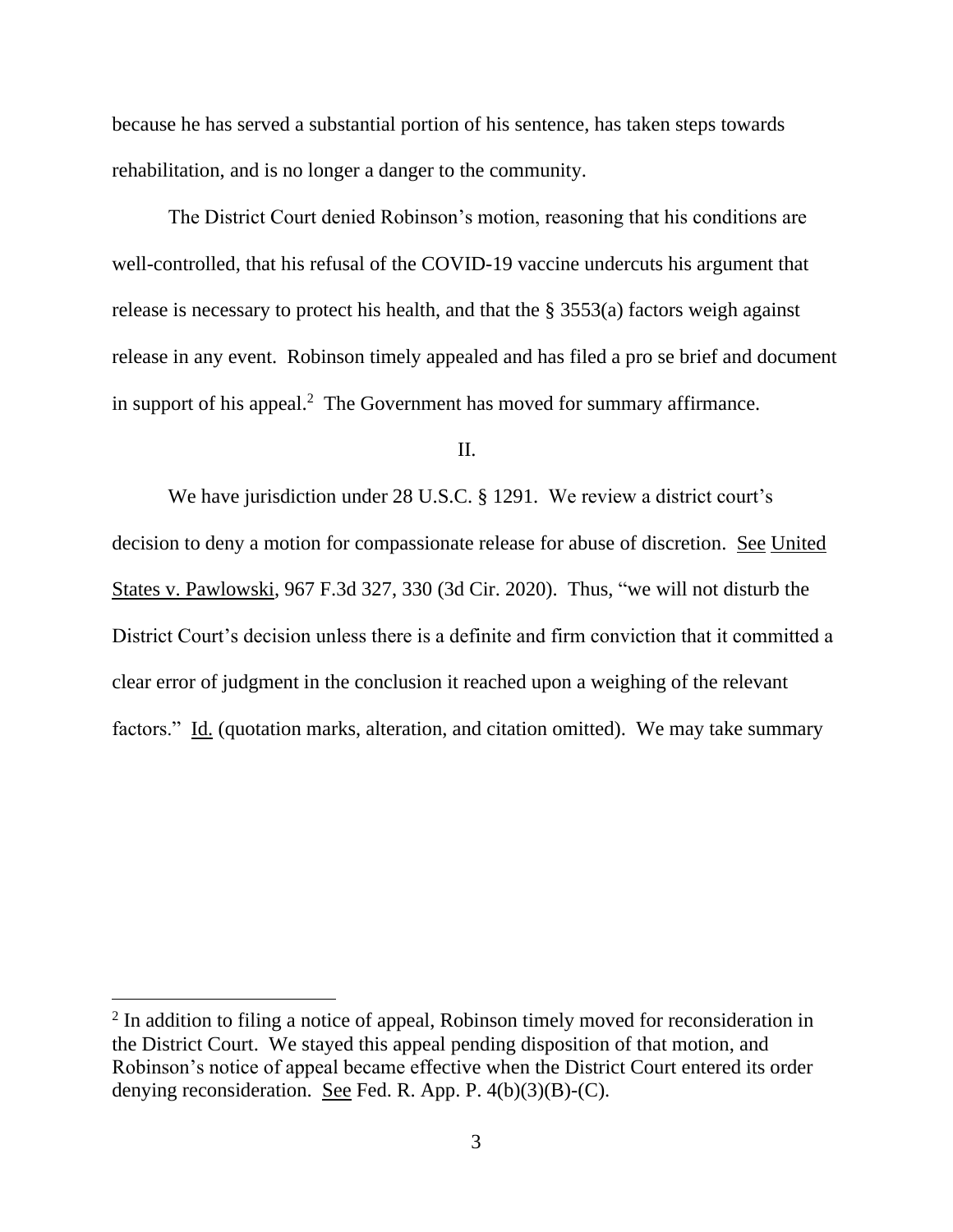action if the appeal presents no substantial question. 3d Cir. L.A.R. 27.4; 3d Cir. I.O.P. 10.6.

#### III.

A district court "may reduce [a federal inmate's] term of imprisonment" and "impose a term of probation or supervised release" if it finds that "extraordinary and compelling reasons warrant such a reduction." 18 U.S.C.  $\S 3582(c)(1)(A)(i)$ . Before granting compassionate release, a district court must consider the factors set forth in 18 U.S.C. § 3553(a) "to the extent that they are applicable." See §  $3582(c)(1)(A)$ . Those factors include, among other things, "the nature and circumstances of the offense and the history and characteristics of the defendant,"  $\S$  3553(a)(1), and the need for the sentence "to reflect the seriousness of the offense, to promote respect for the law, and to provide just punishment for the offense"; "to afford adequate deterrence to criminal conduct"; and "to protect the public from further crimes of the defendant,"  $\S 3553(a)(2)(A)-(C)$ .

Upon review, we discern no abuse of discretion in the District Court's decision to deny Robinson's motion for compassionate release. Robinson takes issue with the District Court's conclusion that his refusal to take the vaccine undermines his argument that release is necessary to protect his health, arguing in part that he refused the vaccine based on his religious beliefs. We need not resolve that issue, however, because the District Court reasonably concluded that release would be inconsistent with several of the § 3553(a) factors. The District Court noted that Robinson's crimes—two bank robberies involving intimidation—were extraordinarily serious, and that he has a history of prior convictions and is classified as a career offender. Indeed, Robinson committed the bank